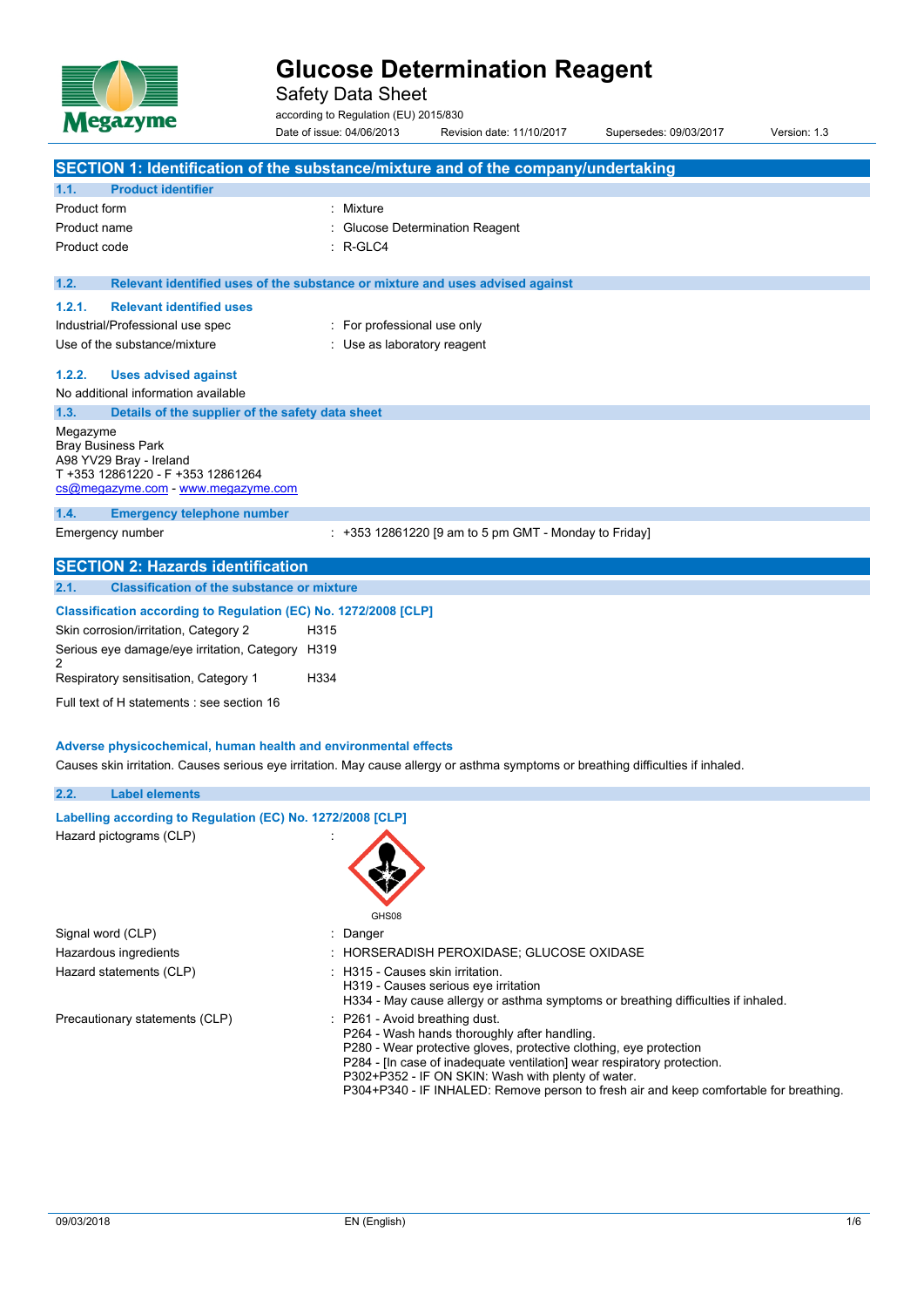# Safety Data Sheet

according to Regulation (EU) 2015/830

**Labelling according to: exemption for inner packaging where the contents do not exceed 10ml**

#### Hazard pictograms (CLP) :



Hazardous ingredients : HORSERADISH PEROXIDASE; GLUCOSE OXIDASE

### **2.3. Other hazards**

No additional information available

|                | <b>SECTION 3: Composition/information on ingredients</b> |                           |               |                                    |  |  |
|----------------|----------------------------------------------------------|---------------------------|---------------|------------------------------------|--|--|
| 3.1.           | <b>Substances</b>                                        |                           |               |                                    |  |  |
| Not applicable |                                                          |                           |               |                                    |  |  |
| 3.2.           | <b>Mixtures</b>                                          |                           |               |                                    |  |  |
|                |                                                          |                           |               |                                    |  |  |
| <b>Name</b>    |                                                          | <b>Product identifier</b> | $\frac{9}{6}$ | <b>Classification according to</b> |  |  |

| машы                          | г годиот госпиног                         | 70        | Classification according to<br><b>Regulation (EC) No.</b><br>1272/2008 [CLP]                       |
|-------------------------------|-------------------------------------------|-----------|----------------------------------------------------------------------------------------------------|
| <b>GLUCOSE OXIDASE</b>        | (CAS-No.) 9001-37-0<br>(EC-No.) 232-601-0 | $10 - 20$ | Acute Tox. 4 (Oral), H302<br>Acute Tox. 4 (Inhalation: dust, mist),<br>H332<br>Resp. Sens. 1, H334 |
| 4-Aminoantipyrine             | (CAS-No.) 83-07-8<br>(EC-No.) 201-452-3   | $10 - 20$ | Acute Tox. 4 (Oral), H302<br>Skin Irrit. 2, H315<br>Eye Irrit. 2, H319<br>STOT SE 3. H335          |
| <b>HORSERADISH PEROXIDASE</b> | (CAS-No.) 9003-99-0<br>(EC-No.) 232-668-6 | $1 - 5$   | Resp. Sens. 1, H334                                                                                |

#### Full text of H-statements: see section 16

|                              | <b>SECTION 4: First aid measures</b>                        |                                                                                                                                                                                     |
|------------------------------|-------------------------------------------------------------|-------------------------------------------------------------------------------------------------------------------------------------------------------------------------------------|
| 4.1.                         | <b>Description of first aid measures</b>                    |                                                                                                                                                                                     |
|                              | First-aid measures general                                  | : Call a poison center or a doctor if you feel unwell.                                                                                                                              |
|                              | First-aid measures after inhalation                         | Remove person to fresh air and keep comfortable for breathing. If experiencing respiratory<br>symptoms: Call a poison center or a doctor.                                           |
|                              | First-aid measures after skin contact                       | Wash skin with plenty of water. Take off contaminated clothing. If skin irritation occurs: Get<br>medical advice/attention                                                          |
|                              | First-aid measures after eye contact                        | : Rinse cautiously with water for several minutes. Remove contact lenses, if present and easy to<br>do. Continue rinsing. If eye irritation persists: Get medical advice/attention. |
|                              | First-aid measures after ingestion                          | : Call a poison center or a doctor if you feel unwell.                                                                                                                              |
| 4.2.                         | Most important symptoms and effects, both acute and delayed |                                                                                                                                                                                     |
|                              | Symptoms/effects after inhalation                           | : May cause allergy or asthma symptoms or breathing difficulties if inhaled.                                                                                                        |
|                              | Symptoms/effects after skin contact                         | : Irritation.                                                                                                                                                                       |
|                              | Symptoms/effects after eye contact                          | : Eye irritation.                                                                                                                                                                   |
| 4.3.                         |                                                             | Indication of any immediate medical attention and special treatment needed                                                                                                          |
|                              | Treat symptomatically.                                      |                                                                                                                                                                                     |
|                              | <b>SECTION 5: Firefighting measures</b>                     |                                                                                                                                                                                     |
| 5.1.                         | <b>Extinguishing media</b>                                  |                                                                                                                                                                                     |
| Suitable extinguishing media |                                                             | : Water spray. Dry powder. Foam.                                                                                                                                                    |

**5.2. Special hazards arising from the substance or mixture** Hazardous decomposition products in case of : Toxic fumes may be released.

fire **5.3. Advice for firefighters** Protection during firefighting **incomatable 20 and 20 and incording** : Do not attempt to take action without suitable protective equipment. Self-contained breathing apparatus. Complete protective clothing.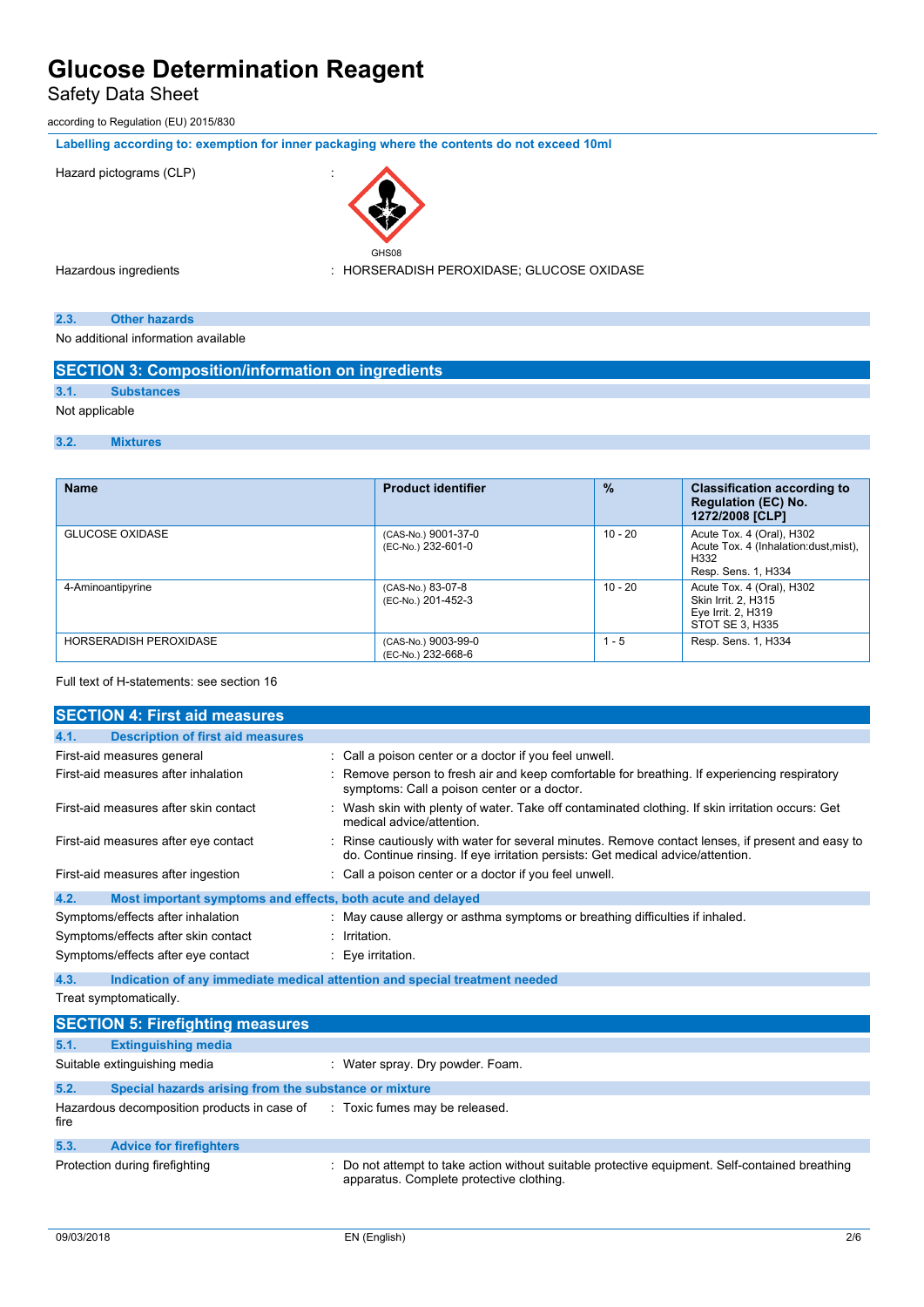Safety Data Sheet

according to Regulation (EU) 2015/830

| <b>SECTION 6: Accidental release measures</b>                                                                                                    |                      |                    |                                                                                                                |                                                                                                                                                                                                                                                                         |                    |                 |                 |
|--------------------------------------------------------------------------------------------------------------------------------------------------|----------------------|--------------------|----------------------------------------------------------------------------------------------------------------|-------------------------------------------------------------------------------------------------------------------------------------------------------------------------------------------------------------------------------------------------------------------------|--------------------|-----------------|-----------------|
| Personal precautions, protective equipment and emergency procedures<br>6.1.                                                                      |                      |                    |                                                                                                                |                                                                                                                                                                                                                                                                         |                    |                 |                 |
| 6.1.1.<br>For non-emergency personnel                                                                                                            |                      |                    |                                                                                                                |                                                                                                                                                                                                                                                                         |                    |                 |                 |
| <b>Emergency procedures</b><br>: Ventilate spillage area. Avoid contact with skin and eyes. Avoid breathing<br>dust/fume/gas/mist/vapours/spray. |                      |                    |                                                                                                                |                                                                                                                                                                                                                                                                         |                    |                 |                 |
| 6.1.2.<br>For emergency responders<br>Protective equipment                                                                                       |                      |                    |                                                                                                                | Do not attempt to take action without suitable protective equipment. For further information<br>refer to section 8: "Exposure controls/personal protection".                                                                                                            |                    |                 |                 |
| 6.2.<br><b>Environmental precautions</b>                                                                                                         |                      |                    |                                                                                                                |                                                                                                                                                                                                                                                                         |                    |                 |                 |
| Avoid release to the environment.                                                                                                                |                      |                    |                                                                                                                |                                                                                                                                                                                                                                                                         |                    |                 |                 |
| 6.3.                                                                                                                                             |                      |                    | Methods and material for containment and cleaning up                                                           |                                                                                                                                                                                                                                                                         |                    |                 |                 |
| Methods for cleaning up                                                                                                                          |                      |                    | : Mechanically recover the product.                                                                            |                                                                                                                                                                                                                                                                         |                    |                 |                 |
| Other information                                                                                                                                |                      |                    |                                                                                                                | Dispose of materials or solid residues at an authorized site.                                                                                                                                                                                                           |                    |                 |                 |
| <b>Reference to other sections</b><br>6.4.                                                                                                       |                      |                    |                                                                                                                |                                                                                                                                                                                                                                                                         |                    |                 |                 |
| For further information refer to section 13.                                                                                                     |                      |                    |                                                                                                                |                                                                                                                                                                                                                                                                         |                    |                 |                 |
| <b>SECTION 7: Handling and storage</b>                                                                                                           |                      |                    |                                                                                                                |                                                                                                                                                                                                                                                                         |                    |                 |                 |
| <b>Precautions for safe handling</b><br>7.1.                                                                                                     |                      |                    |                                                                                                                |                                                                                                                                                                                                                                                                         |                    |                 |                 |
| Precautions for safe handling<br>Hygiene measures                                                                                                |                      |                    |                                                                                                                | Ensure good ventilation of the work station. Avoid contact with skin and eyes. Wear personal<br>protective equipment. Avoid breathing dust/fume/gas/mist/vapours/spray.<br>Wash contaminated clothing before reuse. Do not eat, drink or smoke when using this product. |                    |                 |                 |
|                                                                                                                                                  |                      |                    |                                                                                                                | Always wash hands after handling the product.                                                                                                                                                                                                                           |                    |                 |                 |
| 7.2.<br>Storage conditions                                                                                                                       |                      |                    | Conditions for safe storage, including any incompatibilities<br>: Store in a well-ventilated place. Keep cool. |                                                                                                                                                                                                                                                                         |                    |                 |                 |
|                                                                                                                                                  |                      |                    |                                                                                                                |                                                                                                                                                                                                                                                                         |                    |                 |                 |
| 7.3.<br><b>Specific end use(s)</b><br>No additional information available                                                                        |                      |                    |                                                                                                                |                                                                                                                                                                                                                                                                         |                    |                 |                 |
|                                                                                                                                                  |                      |                    |                                                                                                                |                                                                                                                                                                                                                                                                         |                    |                 |                 |
| <b>SECTION 8: Exposure controls/personal protection</b><br><b>Control parameters</b>                                                             |                      |                    |                                                                                                                |                                                                                                                                                                                                                                                                         |                    |                 |                 |
| 8.1.<br>No additional information available                                                                                                      |                      |                    |                                                                                                                |                                                                                                                                                                                                                                                                         |                    |                 |                 |
| 8.2.<br><b>Exposure controls</b>                                                                                                                 |                      |                    |                                                                                                                |                                                                                                                                                                                                                                                                         |                    |                 |                 |
| Appropriate engineering controls:                                                                                                                |                      |                    |                                                                                                                |                                                                                                                                                                                                                                                                         |                    |                 |                 |
| Ensure good ventilation of the work station.                                                                                                     |                      |                    |                                                                                                                |                                                                                                                                                                                                                                                                         |                    |                 |                 |
| Hand protection:                                                                                                                                 |                      |                    |                                                                                                                |                                                                                                                                                                                                                                                                         |                    |                 |                 |
| Protective gloves                                                                                                                                |                      |                    |                                                                                                                |                                                                                                                                                                                                                                                                         |                    |                 |                 |
| <b>Type</b>                                                                                                                                      | <b>Material</b>      |                    | Permeation                                                                                                     | Thickness (mm)                                                                                                                                                                                                                                                          | <b>Penetration</b> |                 | <b>Standard</b> |
| Disposable gloves                                                                                                                                | Nitrile rubber (NBR) |                    | $3$ ( $> 60$ minutes)                                                                                          |                                                                                                                                                                                                                                                                         |                    |                 | EN 374-2        |
| Eye protection:                                                                                                                                  |                      |                    |                                                                                                                |                                                                                                                                                                                                                                                                         |                    |                 |                 |
| Safety glasses                                                                                                                                   |                      |                    |                                                                                                                |                                                                                                                                                                                                                                                                         |                    |                 |                 |
| <b>Type</b>                                                                                                                                      |                      | <b>Use</b>         |                                                                                                                | <b>Characteristics</b>                                                                                                                                                                                                                                                  |                    | <b>Standard</b> |                 |
| Safety glasses<br><b>Droplet</b>                                                                                                                 |                      |                    |                                                                                                                | With side shields<br><b>EN 166</b>                                                                                                                                                                                                                                      |                    |                 |                 |
| Skin and body protection:                                                                                                                        |                      |                    |                                                                                                                |                                                                                                                                                                                                                                                                         |                    |                 |                 |
| Wear suitable protective clothing                                                                                                                |                      |                    |                                                                                                                |                                                                                                                                                                                                                                                                         |                    |                 |                 |
| <b>Standard</b><br><b>Type</b>                                                                                                                   |                      |                    |                                                                                                                |                                                                                                                                                                                                                                                                         |                    |                 |                 |
| Lab coat                                                                                                                                         |                      |                    |                                                                                                                |                                                                                                                                                                                                                                                                         |                    |                 |                 |
| <b>Respiratory protection:</b>                                                                                                                   |                      |                    |                                                                                                                |                                                                                                                                                                                                                                                                         |                    |                 |                 |
| [In case of inadequate ventilation] wear respiratory protection.                                                                                 |                      |                    |                                                                                                                |                                                                                                                                                                                                                                                                         |                    |                 |                 |
| <b>Device</b>                                                                                                                                    |                      | <b>Filter type</b> |                                                                                                                | Condition                                                                                                                                                                                                                                                               |                    | <b>Standard</b> |                 |
| Dust mask                                                                                                                                        | Type P1              |                    | Dust protection                                                                                                |                                                                                                                                                                                                                                                                         | EN 143, EN 149     |                 |                 |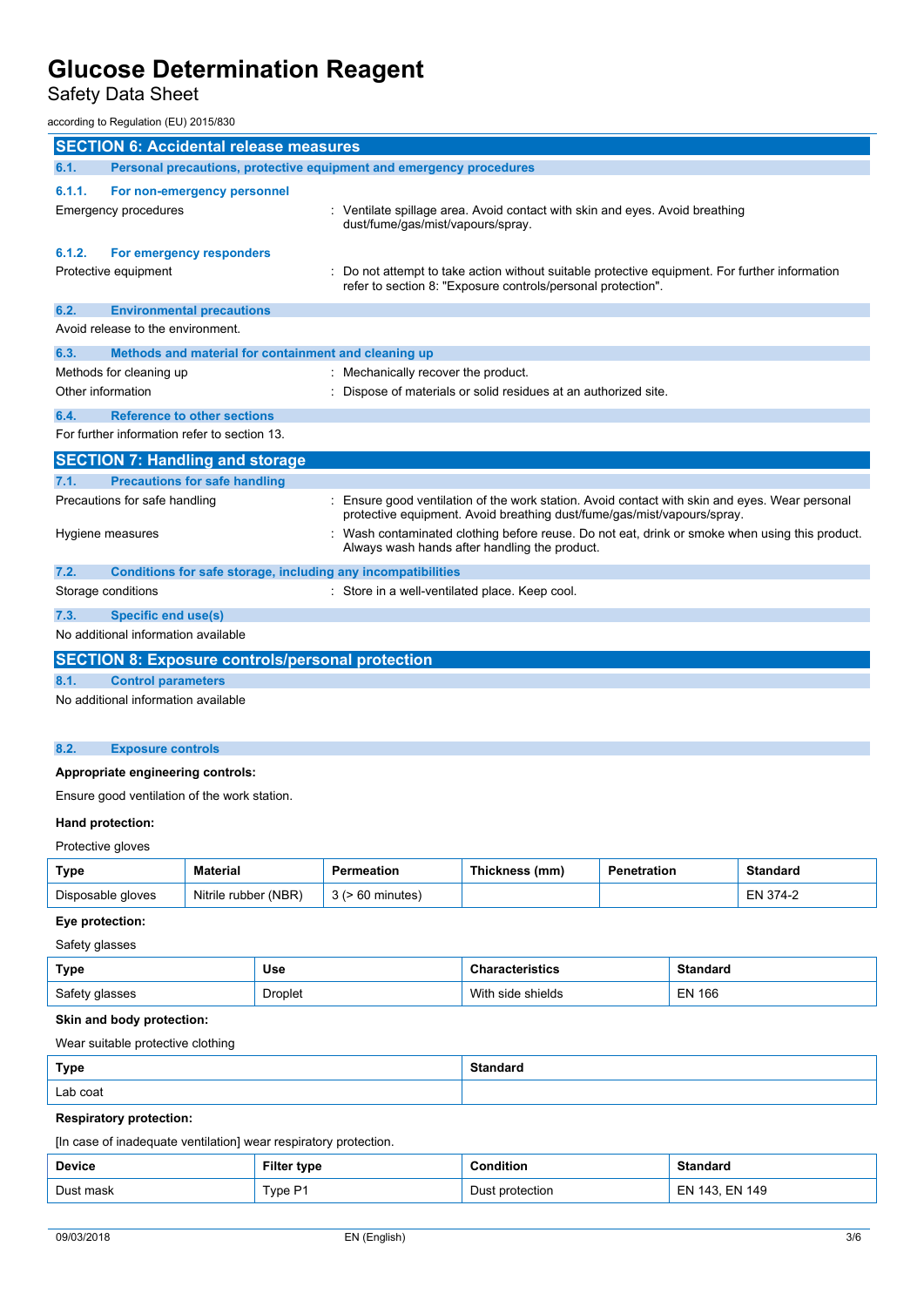Safety Data Sheet

according to Regulation (EU) 2015/830



**Environmental exposure controls:**

Avoid release to the environment.

| <b>SECTION 9: Physical and chemical properties</b>                                 |                   |  |  |
|------------------------------------------------------------------------------------|-------------------|--|--|
| 9.1.<br>Information on basic physical and chemical properties                      |                   |  |  |
| Physical state                                                                     | : Solid           |  |  |
| Colour                                                                             | white.            |  |  |
| Odour                                                                              | None.             |  |  |
| Odour threshold                                                                    | No data available |  |  |
| рH                                                                                 | No data available |  |  |
| Relative evaporation rate (butylacetate=1)                                         | No data available |  |  |
| Melting point                                                                      | No data available |  |  |
| Freezing point                                                                     | Not applicable    |  |  |
| Boiling point                                                                      | No data available |  |  |
| Flash point                                                                        | Not applicable    |  |  |
| Auto-ignition temperature                                                          | Not applicable    |  |  |
| Decomposition temperature                                                          | No data available |  |  |
| Flammability (solid, gas)                                                          | Non flammable.    |  |  |
| Vapour pressure                                                                    | No data available |  |  |
| Relative vapour density at 20 °C                                                   | No data available |  |  |
| Relative density                                                                   | Not applicable    |  |  |
| Solubility                                                                         | Soluble in water. |  |  |
| Log Pow                                                                            | No data available |  |  |
| Viscosity, kinematic                                                               | Not applicable    |  |  |
| Viscosity, dynamic                                                                 | No data available |  |  |
| <b>Explosive properties</b>                                                        | No data available |  |  |
| Oxidising properties                                                               | No data available |  |  |
| <b>Explosive limits</b>                                                            | Not applicable    |  |  |
| <b>Other information</b><br>9.2.                                                   |                   |  |  |
| No additional information available                                                |                   |  |  |
| <b>SECTION 10: Stability and reactivity</b>                                        |                   |  |  |
| 10.1.<br><b>Reactivity</b>                                                         |                   |  |  |
| The product is non-reactive under normal conditions of use, storage and transport. |                   |  |  |
| 10.2.<br><b>Chemical stability</b>                                                 |                   |  |  |
| Stable under normal conditions.                                                    |                   |  |  |
| 10.3.<br><b>Possibility of hazardous reactions</b>                                 |                   |  |  |

No dangerous reactions known under normal conditions of use.

**10.4. Conditions to avoid**

None under recommended storage and handling conditions (see section 7).

**10.5. Incompatible materials**

No additional information available

#### **10.6. Hazardous decomposition products**

Under normal conditions of storage and use, hazardous decomposition products should not be produced.

| <b>SECTION 11: Toxicological information</b>  |                |  |  |  |
|-----------------------------------------------|----------------|--|--|--|
|                                               |                |  |  |  |
| 11.1.<br>Information on toxicological effects |                |  |  |  |
| Acute toxicity (oral)                         | Not classified |  |  |  |
| Acute toxicity (dermal)                       | Not classified |  |  |  |
| Acute toxicity (inhalation)                   | Not classified |  |  |  |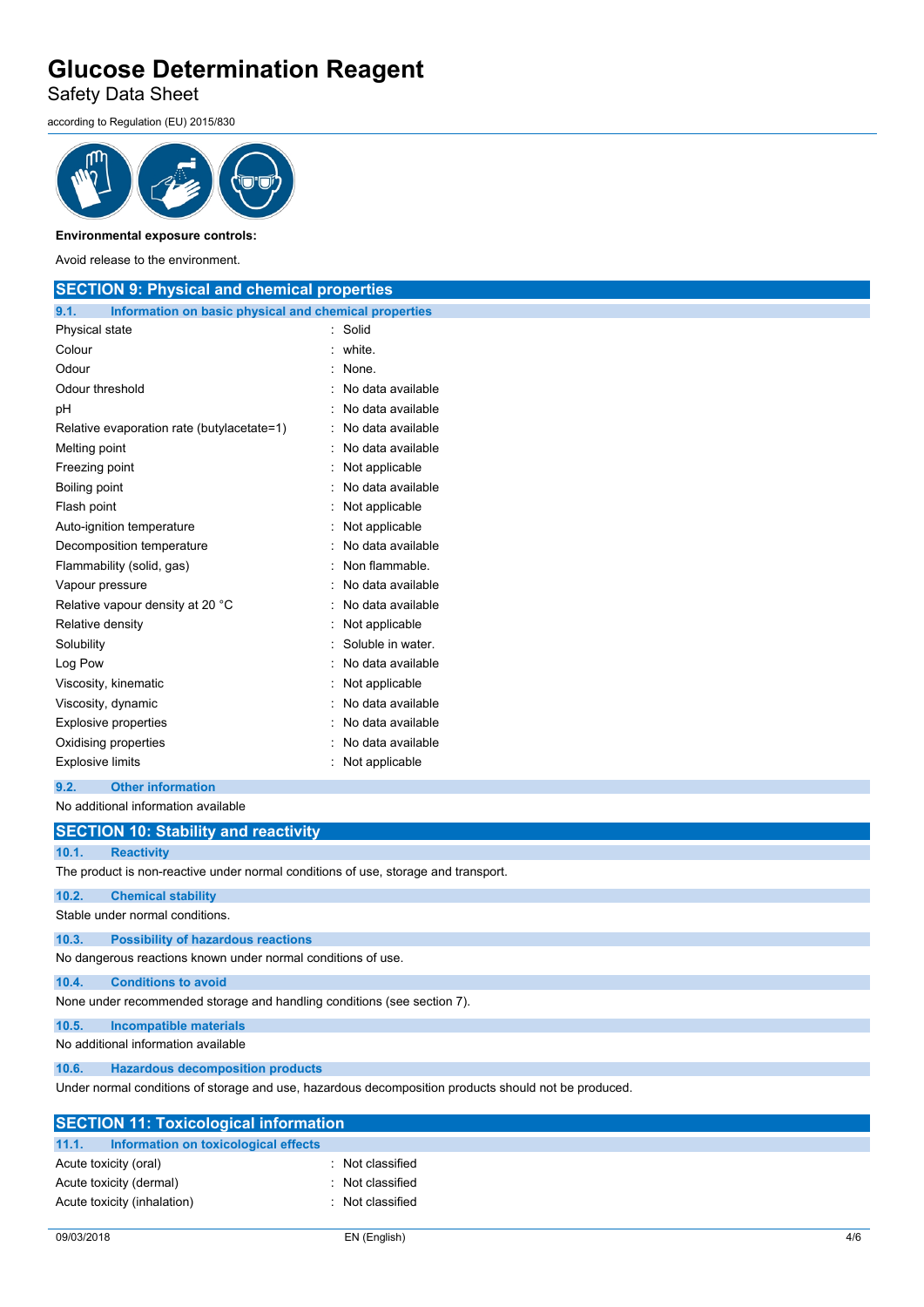Safety Data Sheet

according to Regulation (EU) 2015/830

| 4-Aminoantipyrine (83-07-8)       |                                                                              |
|-----------------------------------|------------------------------------------------------------------------------|
| LD50 oral rat                     | 1700 mg/kg rat                                                               |
| Skin corrosion/irritation         | Causes skin irritation.                                                      |
| Serious eye damage/irritation     | : Causes serious eye irritation.                                             |
| Respiratory or skin sensitisation | : May cause allergy or asthma symptoms or breathing difficulties if inhaled. |
| Germ cell mutagenicity            | : Not classified                                                             |
| Carcinogenicity                   | : Not classified                                                             |
| Reproductive toxicity             | Not classified<br>$\sim$                                                     |
|                                   |                                                                              |
| STOT-single exposure              | Not classified<br>۰                                                          |
| STOT-repeated exposure            | : Not classified                                                             |
| Aspiration hazard                 | : Not classified                                                             |

| <b>SECTION 12: Ecological information</b> |                                                                                                                            |
|-------------------------------------------|----------------------------------------------------------------------------------------------------------------------------|
| 12.1.<br><b>Toxicity</b>                  |                                                                                                                            |
| Ecology - general                         | : The product is not considered harmful to aquatic organisms nor to cause long-term adverse<br>effects in the environment. |
| Acute aguatic toxicity                    | Not classified                                                                                                             |
| Chronic aquatic toxicity                  | Not classified                                                                                                             |

| 12.2.<br><b>Persistence and degradability</b>                                  |                                                                                               |  |  |  |
|--------------------------------------------------------------------------------|-----------------------------------------------------------------------------------------------|--|--|--|
| 4-Aminoantipyrine (83-07-8)                                                    |                                                                                               |  |  |  |
| Persistence and degradability<br>Biodegradability in water: no data available. |                                                                                               |  |  |  |
| 12.3.<br><b>Bioaccumulative potential</b>                                      |                                                                                               |  |  |  |
| 4-Aminoantipyrine (83-07-8)                                                    |                                                                                               |  |  |  |
| Log Pow                                                                        | -0.07 (estimated value)                                                                       |  |  |  |
| Bioaccumulative potential                                                      | Bioaccumulation unlikely.                                                                     |  |  |  |
| <b>Mobility in soil</b><br>12.4.                                               |                                                                                               |  |  |  |
| No additional information available                                            |                                                                                               |  |  |  |
| 12.5.<br><b>Results of PBT and vPvB assessment</b>                             |                                                                                               |  |  |  |
| No additional information available                                            |                                                                                               |  |  |  |
| 12.6.<br><b>Other adverse effects</b>                                          |                                                                                               |  |  |  |
| No additional information available                                            |                                                                                               |  |  |  |
| <b>SECTION 13: Disposal considerations</b>                                     |                                                                                               |  |  |  |
| 13.1.<br><b>Waste treatment methods</b>                                        |                                                                                               |  |  |  |
| Waste treatment methods                                                        | : Dispose of contents/container in accordance with licensed collector's sorting instructions. |  |  |  |
| <b>SECTION 14: Transport information</b>                                       |                                                                                               |  |  |  |

| In accordance with ADR / RID / IMDG / IATA / ADN |                |  |  |
|--------------------------------------------------|----------------|--|--|
| <b>ADR</b>                                       | <b>IATA</b>    |  |  |
| <b>UN number</b><br>14.1.                        |                |  |  |
| Not applicable                                   | Not applicable |  |  |
| 14.2.<br>UN proper shipping name                 |                |  |  |
| Not applicable                                   | Not applicable |  |  |
| <b>Transport hazard class(es)</b><br>14.3.       |                |  |  |
| Not applicable                                   | Not applicable |  |  |
| 14.4.<br><b>Packing group</b>                    |                |  |  |
| Not applicable                                   | Not applicable |  |  |
| <b>Environmental hazards</b><br>14.5.            |                |  |  |
| Not applicable                                   | Not applicable |  |  |
| No supplementary information available           |                |  |  |